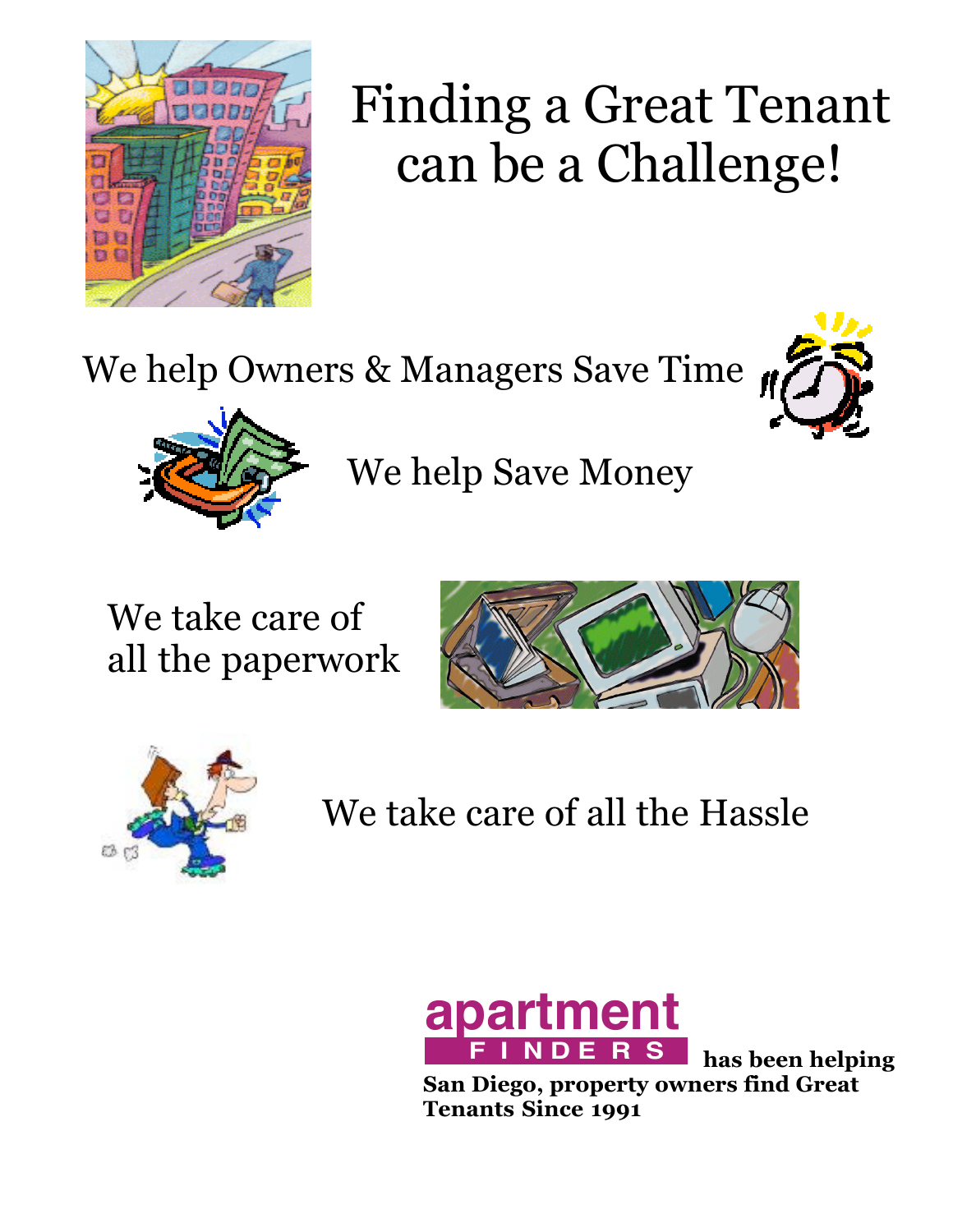### How Does Apartment Finders Work?

**It's Really quite simple. We have operated as a California licensed Real Estate company since 1991. Specializing in finding great tenants for rental property owners. We are a guaranteed form of advertising.**



**We receive a one time fee per leased unit only after the new tenant has occupied the property. Our fee includes:**



- **• Advertising the property at our expense.**
- **• Show the property.**
- **• Running a credit check.**
- **• Verifying rental and employment history**
- **• Presenting this information to the owner**
- **• Preparing all of the necessary lease paperwork.**

#### **Our lease:**

- **• Assures that you remain compliant with California Real Estate and The Housing and Urban Development (HUD) fair housing guidelines.**
- 
- **• Includes the required Megan's Law Addendum (sex offender).**
- **• Includes smoke Detector statement of compliance.**
- **• Provides the legally mandatory Lead Based Paint disclosure and government approved pamphlet on lead poisoning prevention, for properties built prior to 1978**

**We take care of getting the lease signed and turning over keys. After move in you receive a package including the original lease, copies of the application, credit report, rental verification, any other documentation and of course your check.**



#### **We do all of this and more for only one half of one month rent!**